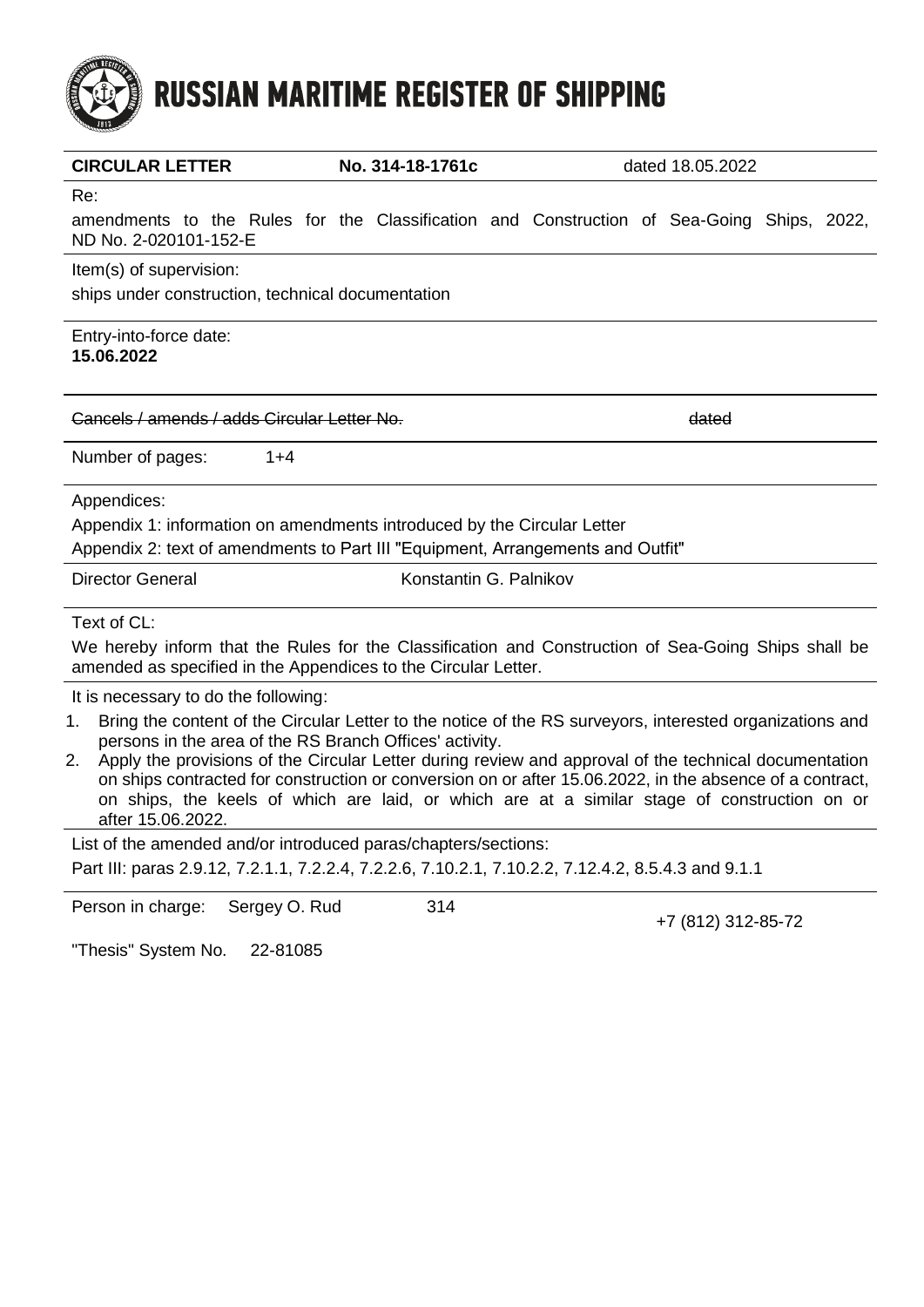| Information on amendments introduced by the Circular Letter   |  |
|---------------------------------------------------------------|--|
| (for inclusion in the Revision History to the RS Publication) |  |

| Nos.           | Amended<br>paras/chapters/<br>sections | Information on amendments                                                                                                    | Number and date<br>of the Circular<br>Letter | Entry-into-force<br>date |
|----------------|----------------------------------------|------------------------------------------------------------------------------------------------------------------------------|----------------------------------------------|--------------------------|
| $\mathbf{1}$   | Para 2.9.12                            | Requirement for arrangement<br>of rudder stops has been<br>specified                                                         | 314-18-1761c<br>of 18.05.2022                | 15.06.2022               |
| $\overline{2}$ | Para 7.2.1.1                           | Requirement for thickness of<br>side scuttle glasses has been<br>specified                                                   | 314-18-1761c<br>of 18.05.2022                | 15.06.2022               |
| 3              | Para 7.2.2.4                           | Requirements for type of side<br>scuttle glasses has been<br>specified                                                       | 314-18-1761c<br>of 18.05.2022                | 15.06.2022               |
| 4              | Para 7.2.2.6                           | Requirement for thickness of<br>side scuttle glasses has been<br>specified                                                   | 314-18-1761c<br>of 18.05.2022                | 15.06.2022               |
| 5              | Para 7.10.2.1                          | Requirement for fishing<br>vessels has been rearranged<br>as a separate paragraph                                            | 314-18-1761c<br>of 18.05.2022                | 15.06.2022               |
| 6              | Para 7.10.2.2                          | Requirement regarding<br>submission of technical<br>background for reduction of<br>the coamings height has been<br>specified | 314-18-1761c<br>of 18.05.2022                | 15.06.2022               |
| $\overline{7}$ | Para 7.12.4.2                          | Requirement for doors has<br>been specified in accordance<br>with SOLAS<br>regulation II-1/13-1                              | 314-18-1761c<br>of 18.05.2022                | 15.06.2022               |
| 8              | Para 8.5.4.3                           | Requirement for number of<br>stairway handrails has been<br>specified                                                        | 314-18-1761c<br>of 18.05.2022                | 15.06.2022               |
| 9              | Para 9.1.1                             | Application of requirements for<br>emergency outfit has been<br>specified                                                    | 314-18-1761c<br>of 18.05.2022                | 15.06.2022               |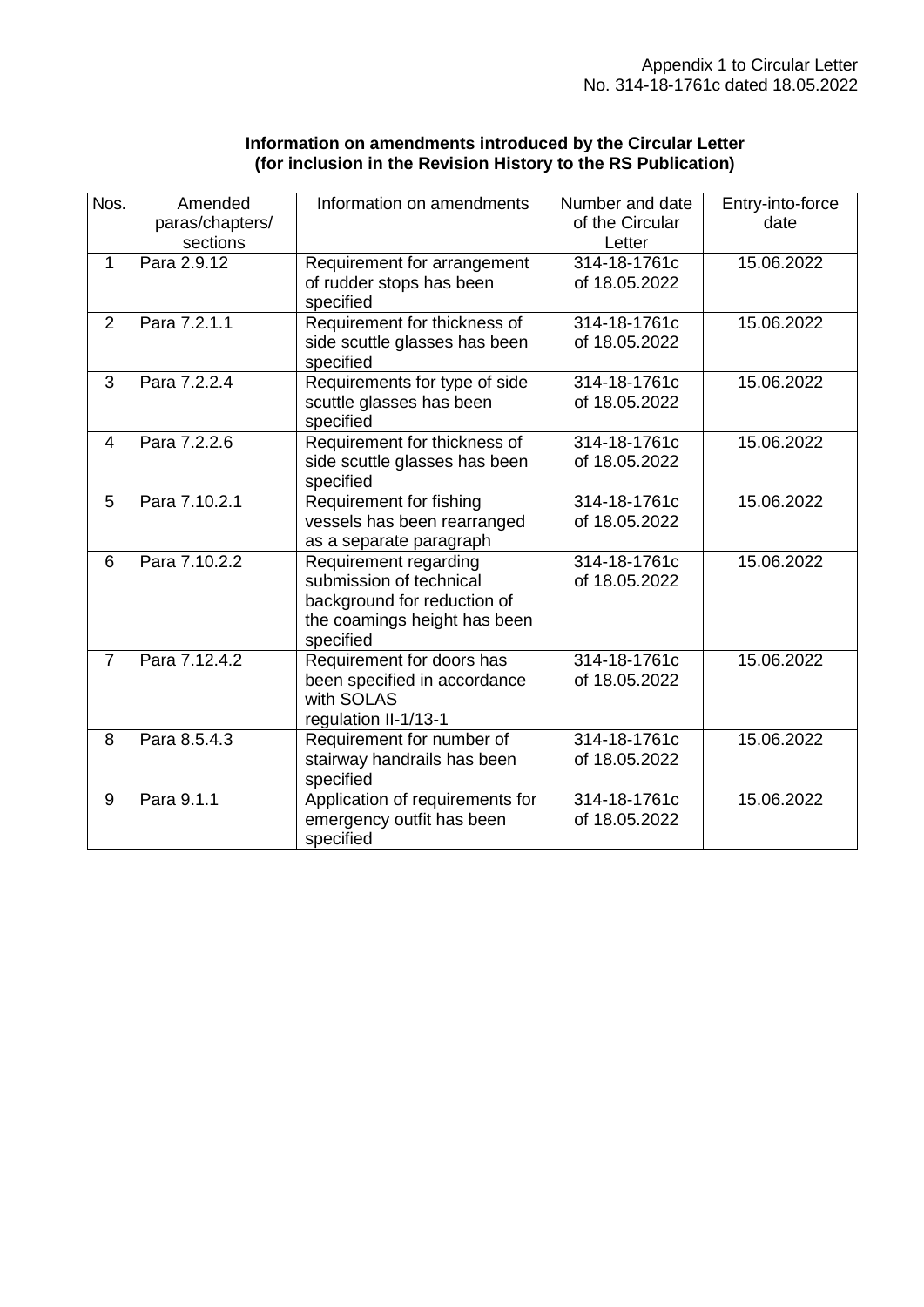# **RULES FOR THE CLASSIFICATION AND CONSTRUCTION OF SEA-GOING SHIPS, 2022,**

# **ND No. 2-020101-152-E**

### **PART III. EQUIPMENT, ARRANGEMENTS AND OUTFIT**

#### **2 RUDDER AND STEERING GEAR**

#### 1 **Para 2.9.12** is replaced by the following text:

**2.9.12** The rudder shall be provided with a system of rudder stops permitting to put the rudder over either side only to an angle β°:

$$
(\alpha^{\circ} + 1^{\circ}) \le \beta^{\circ} \le (\alpha^{\circ} + 1.5^{\circ})
$$
\n
$$
(2.9.12-1)
$$

where  $\alpha^{\circ}$  = maximum hard-over angle to which the steering gear control system is adjusted but not over 35°; technical background for the greater hard-over angle, based on the constructional features of the steering gear, shall be submitted by the designer.

All the parts of the system of rudder stops, including those which are at the same time the parts of the rudder actuator, shall be calculated to take forces corresponding to an ultimate reverse torque  $M_{n l t}$ , in kN·m, from the rudder of not less than

$$
M_{ult} = 1,135R_{eH}d^3 \cdot 10^{-4} \tag{2.9.12-2}
$$

where  $d =$  actual diameter of the rudder stock head, in cm;<br> $R_{eH} =$  upper yield stress of the rudder stock material, in upper yield stress of the rudder stock material, in MPa.

The stresses in these parts shall not exceed 0,95 times the upper yield stress of their material. The rudder stops of the system may be fitted on the sternframe, deck platform, bulkhead or other structural members of the ship's hull. These stops may be built in with the actuator design.

Where an active rudder is installed and putting the rudder over to an angle exceeding the maximum one is required, arrangement of stops at an angle provided by the rudder design may be allowed.".

## **7 OPENINGS IN HULL, SUPERSTRUCTURES AND DECKHOUSES AND THEIR CLOSING APPLIANCES**

2 **Para 7.2.1.1** is replaced by the following text:

**7.2.1.1** The number of side scuttles in the shell plating below the freeboard deck shall be reduced to a minimum compatible with the design and proper working of the ship.

Fishing vessels mooring alongside each other or other ships at sea shall not have side scuttles under freeboard deck in the mooring zone, wherever possible. If in this zone side scuttles are fitted in the shell plating, they shall be so positioned that the possibility of their damage during mooring operations is excluded.

No side scuttles are permitted within the boundaries of the ice belt of the shell plating specified in Part II "Hull" in icebreakers and ice class ships.

It is permitted to reduce the thickness of side scuttle glasses provided that their strength characteristics are confirmed by comparative tests with hardened glass according to the relevant national or international standards.".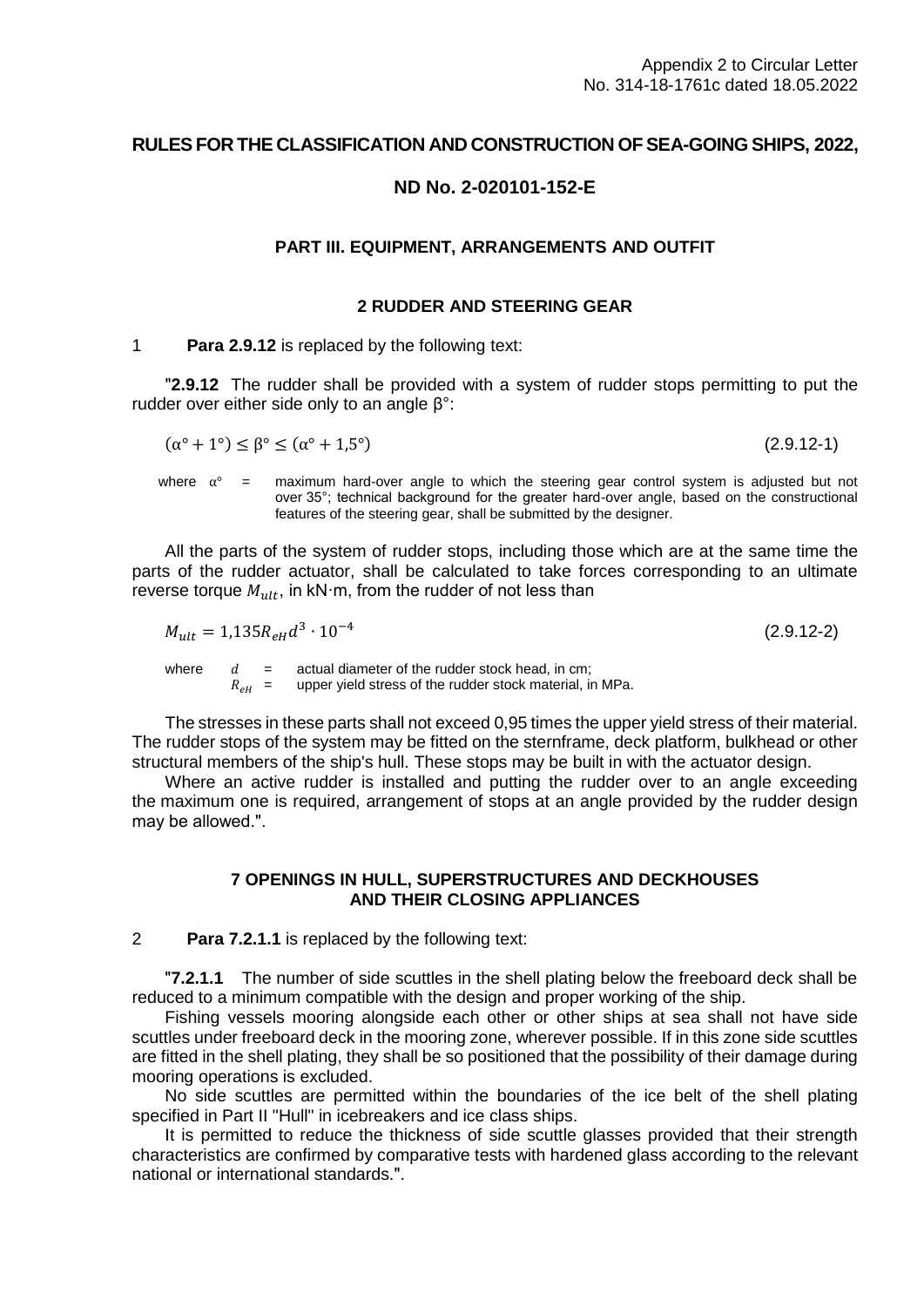3 **Para 7.2.2.4** is replaced by the following text:

**ʺ7.2.2.4** The main frame, glass holder, deadlight and glass retaining ring shall be manufactured from steel, brass, aluminium alloy or other material approved by the Register.

The ear-nuts and nuts being screwed off by a special wrench shall be made of corrosion-resistant material.

Glass used for the side scuttles shall be hardened.

Other types of safe glasses with strength characteristics not less than those of the hardened ones may be used for the side scuttles.".

4 **Para 7.2.2.6** is replaced by the following text:

ʺ**7.2.2.6** The construction of the windows shall comply with the requirements of 7.2.2.2 — 7.2.2.4, except for the requirements for the deadlights.

The thickness of the window glass *t*, in mm, shall be not less than determined by the formula

$$
t = 0.32kb\sqrt{p} \tag{7.2.2.6-1}
$$

where  $b =$  lesser clear size of the window, in m;

 $p =$  pressure head, in kPa, calculated according to 2.12.3 of Part II "Hull"; distance  $z<sub>1</sub>$  being taken up to the middle of the window height;

 $k =$  factor determined by the formula

 $k = 13,42 - 5,125(b/a)^2$ (7.2.2.6-2)

where  $a =$  greater clear size of the window, in m.

It is permitted to reduce the thickness of window glasses in accordance with that specified in  $7.2.2.1$ .".

5 **Para 7.10.2.1** is replaced by the following text:

ʺ**7.10.2.1** The height of hatchway coamings in positions 1 and 2 shall be at least 600 mm and 450 mm, respectively.

If the length of the ship is less than 24 m, the height of the coamings may be reduced down to 380 mm for ships of restricted area of navigation **R2**, **R2-RSN**, **R2-RSN(4,5)** and **R3-RSN** and down to 300 mm for ships of restricted area of navigation **R3**.

In ships of restricted area of navigation **R3** having the length of 24 m and over (except passenger ships) the specified height of cargo hatchway coamings may be reduced from 600 mm down to 450 mm and from 450 mm down to 380 mm, respectively.

In fishing vessels, the height of cargo hatchway coamings in position 2 may be reduced down to 300 mm.".

6 **Para 7.10.2.2** is replaced by the following text:

ʺ**7.10.2.2** The height of coamings of the hatchways specified in 7.10.1.2 may be reduced as compared to that required by 7.10.2.1 or the coamings may be omitted entirely provided that the cover tightness and securing means are found efficient and the following is submitted:

for hatches that are closed at sea technical background containing operational limitations considering designation and nature of hatch application;

for hatches that may be open at sea — technical background containing assessment of seaworthiness and deck flooding as well as confirmation that the safety of the ship is provided at any sea condition in accordance with the designated area of navigation.".